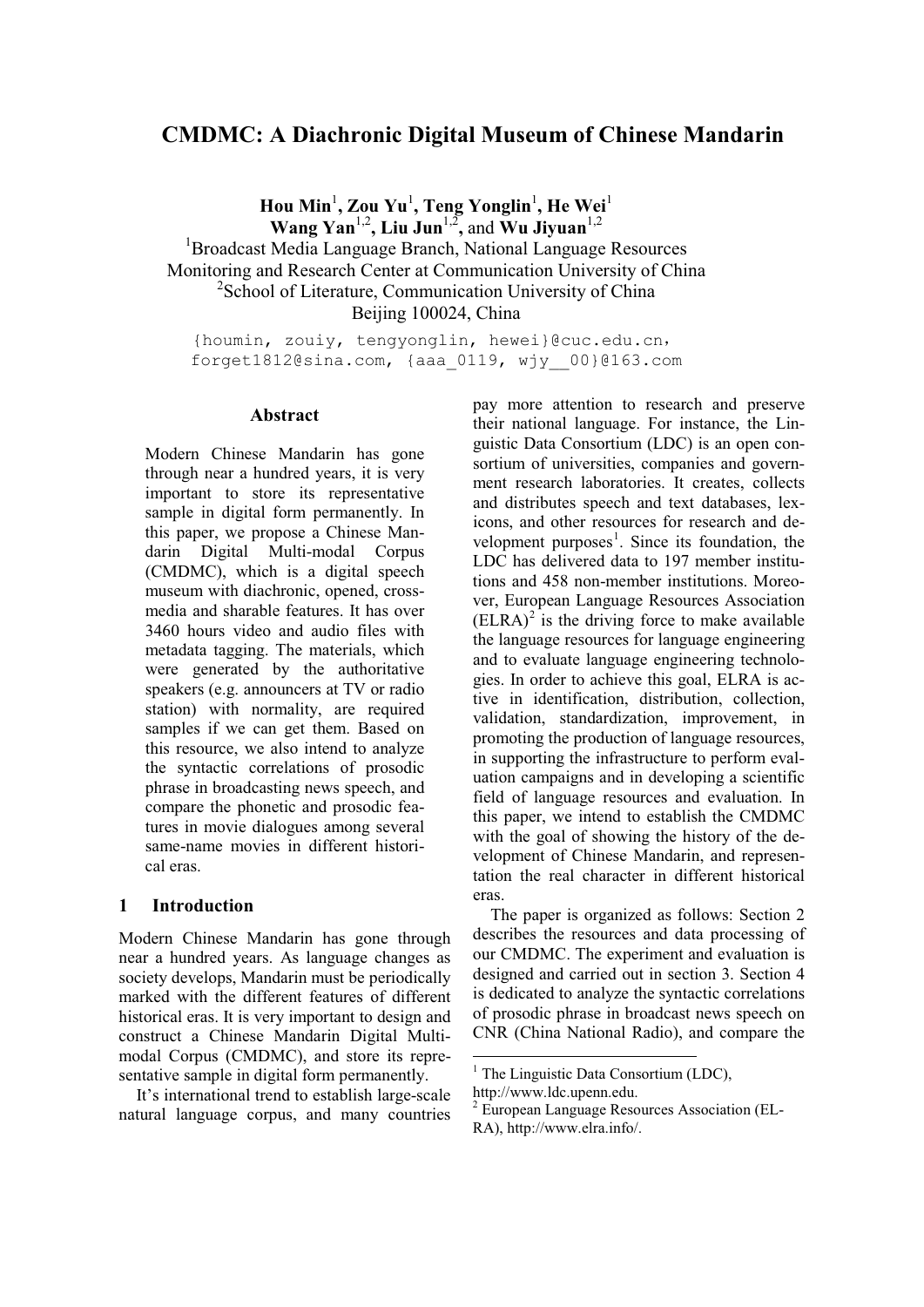phonetic and prosodic features in movie dialogues. Finally, some conclusions and outlines of our future work are given in section 5.

## **2 General Description of CMDMC**

In order to show the history of the development of Chinese Mandarin, and representation the real character in different historical periods, the CMDMC, which is a dynamic miniature model (or speech museum) with diachronic, opened, cross-media and sharable features, is designed and constructed by Broadcast Media Language Branch of National Language Resources Monitor & Research Center at Communication University of China.

In China, announcers in Radio & TV stations, as well as movie or stage actors, are the authority of the national language standardization. Therefore, the speech in radio, television and movie can be taken as the paradigm and representative of Mandarin. They can reflect the phonetic situation of that era. All of these are the source of the sample data for CMDMC.

## **2.1 Description of Resources**

In order to fully demonstrate the development of Chinese Mandarin by the past 100 years, we try to collect all the video or audio materials in different periods. Therefore, a state-of-the-art classification is defined based on the corpora that we got.

**Language styles**: According to characteristic speaking styles of different media, there are three categories was defined, such as broadcast media language, movie or drama dialogue, and the dialogue in folk art (e.g. *xiangsheng, pingshu* etc.) and so on. To sum up, the three speaking styles accounted for about 64.9%, 27.2% and 7.9% of total corpora, respectively.

**Mediums**: The materials can be divided into audio, video, text and image/picture. The audio or video files are the main materials in our corpus, and the aligned texts are transcribed based on the audio or video. The documents of image are subsidiary corpora.

**Historical eras**: Based on the characteristics of social and language changes, we also define six historical stages of Chinese Mandarin: 1)

Before1949 (or 1919-1949), it is a theoretical stage for corpora collection. In fact, the earliest speech materials, which we can collect, is released in 1932; 2) 1949-1965; 3) 1966-1977; 4) 1978-1989; 5) 1990-1999; 6) 2000 to today. Table 1 shows the distribution of detailed data in different eras.

|          | <b>Broadcast</b> | Movie   | Folk    | Percent  |
|----------|------------------|---------|---------|----------|
| Eras     | media            | /drama  | art     | of total |
|          | (hours)          | (hours) | (hours) | $(\%)$   |
| 1932-49  |                  | 39.3    |         | 1.1      |
| 1949-65  | 5.2              | 191.4   | 20      | 6.2      |
| 1966-77  | 17.5             | 93.0    |         | 3.2      |
| 1978-89  | 52.4             | 145.9   | 75.5    | 7.9      |
| 1990-99  | 43.5             | 137.5   | 11.5    | 5.6      |
| $2000 -$ | 2131.5           | 337.0   | 167.1   | 76.0     |
| Total    | 2250.1           | 944.1   | 274.1   |          |

Table 1: The distribution of video and audio materials in different eras.

## **2.2 Data Processing**

The data processing includes metadata tagging, text transcription and aligning, phonetic and prosodic annotation, POS and syntactic tagging and so on.

As for labeling prosodic phrase boundaries, we strictly dependent on the prosodic criteria and perception by using the wave files and their transcriptions, which use many prosodic features such as F0 contour, energy contour etc. At the same time, some spoken phenomena are considered.

## **3 Experiment and Evaluation**

Firstly, in order to investigate the correlations between prosody and syntax, about 13 hours speech materials were selected to segment and label, including break index, stress index and summary of emotional tendentiousness etc. Before the real annotation, six transcribers have been trained in accordance with the prosodic labeling conventions, until a high consistency of prosodic annotation can be carried out.

According to above experiment and annotation, the number of occurrences of the various boundaries was calculated in table 2.

Secondly, we also designed a perception experiment to determine phonetic diversification for elimination as much as possible the subjectivity which could be caused by the different personal intuition of language. Ten people at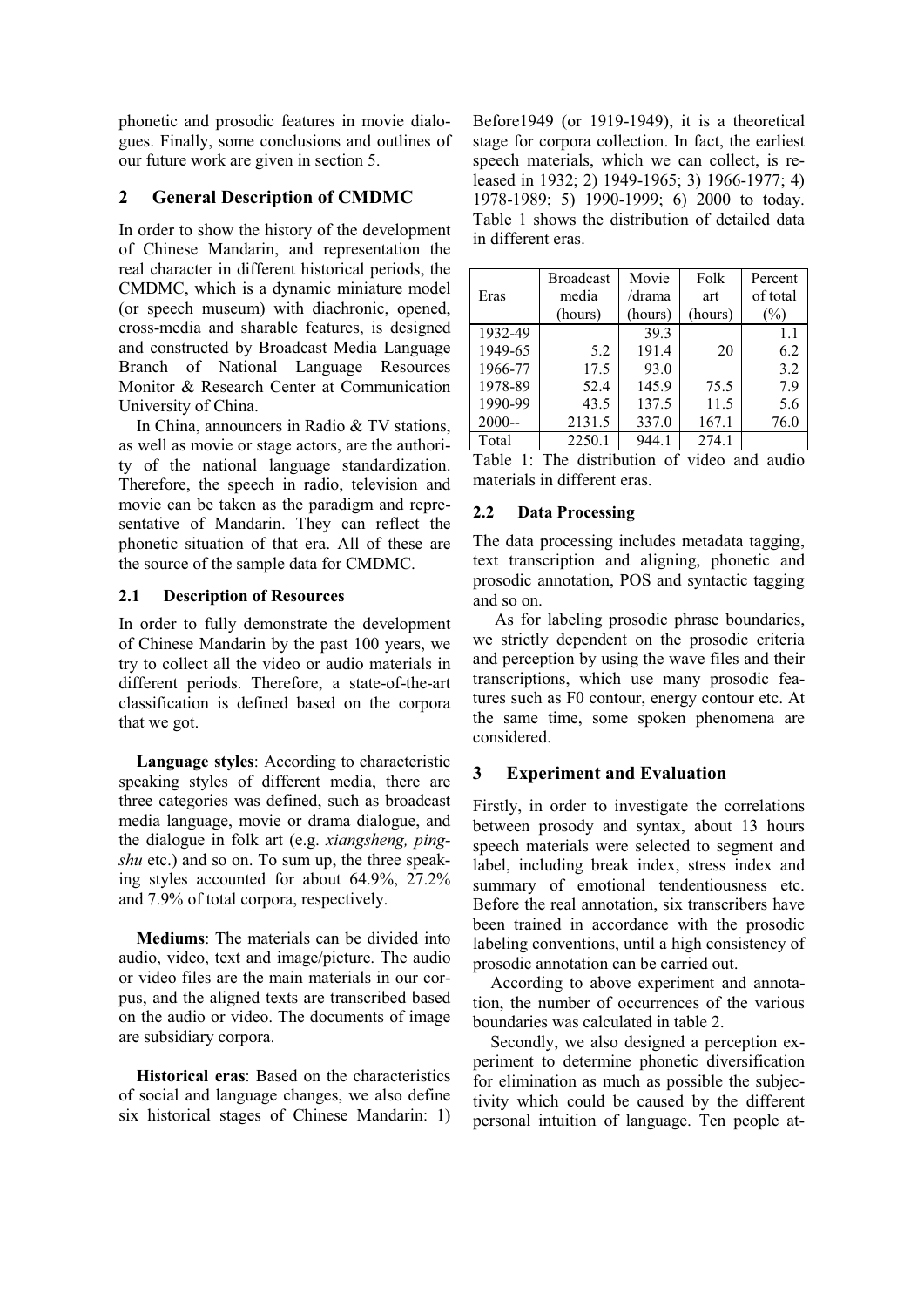tended the perception experiment of this study: 3 men and 7 women. The average age is 25 years. Nearly all of them were graduates majoring in linguistics. During the experiment, the participants were asked to discriminate 12 paragraphs of random materials and judge the naturalness, pitch, and speech rate of the sentences produced in each paragraph. These 12 paragraphs consisted of 4 from 21 paragraphs of the 1995 version, 4 from 21 paragraphs of the 1975 version and 4 from modern materials.

| <b>Boundaries</b> |                |           |           |
|-------------------|----------------|-----------|-----------|
| <b>Types</b>      | Index          | Marker    | Frequency |
| PW                |                | $/1, /1+$ | 55237     |
| PP                | 2              | /2        | 28867     |
| $C-PP$            | $\mathfrak{D}$ | $/2*$     | 5976      |
| <b>IP</b>         | 2              |           | 7147      |
| <b>IG</b>         |                |           | 2781      |
| <b>MEC</b>        |                | 15        | 1770      |

Table 2: Distribution of all boundaries. The PW, PP, C-PP, IP, IG and MEC are the abbreviation of prosodic word, normal prosodic phrase, complex prosodic phrase, intonational phrase, intonational group and meaning expression cluster respectively.

In the perceptive procedure, we disordered all these materials for experiment, and three choices were given to these ten people: 1) natural, in conformity with the standard of modern Mandarin; 2) fairly natural, close to the standard of modern Mandarin; 3) unnatural, a little stagy. Every paragraph was released twice with an interval of 10 seconds. After one hour of continuous work, a 10-minute break was given.

Only the results with at least a 90% agreement rate were considered for analysis.

## **4 Related Works**

Based on this resource, we intend to analyze the syntactic correlations of prosodic phrase in broadcasting news speech on CNR, and compare the phonetic and prosodic features in movie dialogues among several same-name movies in different historical eras.

#### **4.1 Correlation between Syntax & Prosody**

In English, there is a strong correlation between prosodic phrase boundaries and syntactic phrase boundaries (Price *et al.* 1991). That is to say, prosodic phrase boundaries can play an important role in understanding utterance as punctuation marks do in written language. An investigation propose that boundary strength according to the measure, which the boundary strength is applied to syntactic structures and the phrase structure is viewed as an immediate constituency tree exclusively, corresponds much more closely to empirical prosodic boundary strength than does syntactic boundary strength according to a standard measure (Abney, 1992). In Greek, some study indicated that prosodic phrasing has a 95% identification rate, and a major effect on final tonal boundaries (Botinis *et al.* 2004).

In Chinese, some researchers also proposed a statistical model to predict prosodic words from lexical words. In their model, both length of the word and the tagging from POS are two essential features to predict prosodic words, and the results showed approximately 90% of prediction for prosodic words (Chen *at el.* 2004).

What the correlation between syntax and prosody is in Chinese broadcasting news speech? In order to investigate the syntactic correlations of prosodic phrase in real read speech on radio, we chose the representative speech materials from *Xinwen he Baozhi Zhaiyao* (*News and Newspapers Summary*) from CMDMC, which is a very famous broadcast news program of CNR.

This news program contains more syntactic, semantic and prosodic information, speaking styles and high quality voice in real context. Therefore, 908 programs, which contain 454 hours speech data from January 2006 to June 2008, were selected for pre-processing. After the pre-processing step, we selected two female's 13 hours speech materials (one female announcer's material forms the main data, and another one's is supplemented for comparable data) as a core database, which segmentation, transcription and prosodic annotation (including break index, stress index and summary of emotional tendentiousness etc) was made by six transcribers.

According to the characteristic of broadcasting news speech, a new prosodic hierarchical structure (Zou *et al.* 2009) and two different types of prosodic phrase (i.e. the normal prosodic phrase and the complex prosodic phrase) boundaries were defined and used in our data labeling.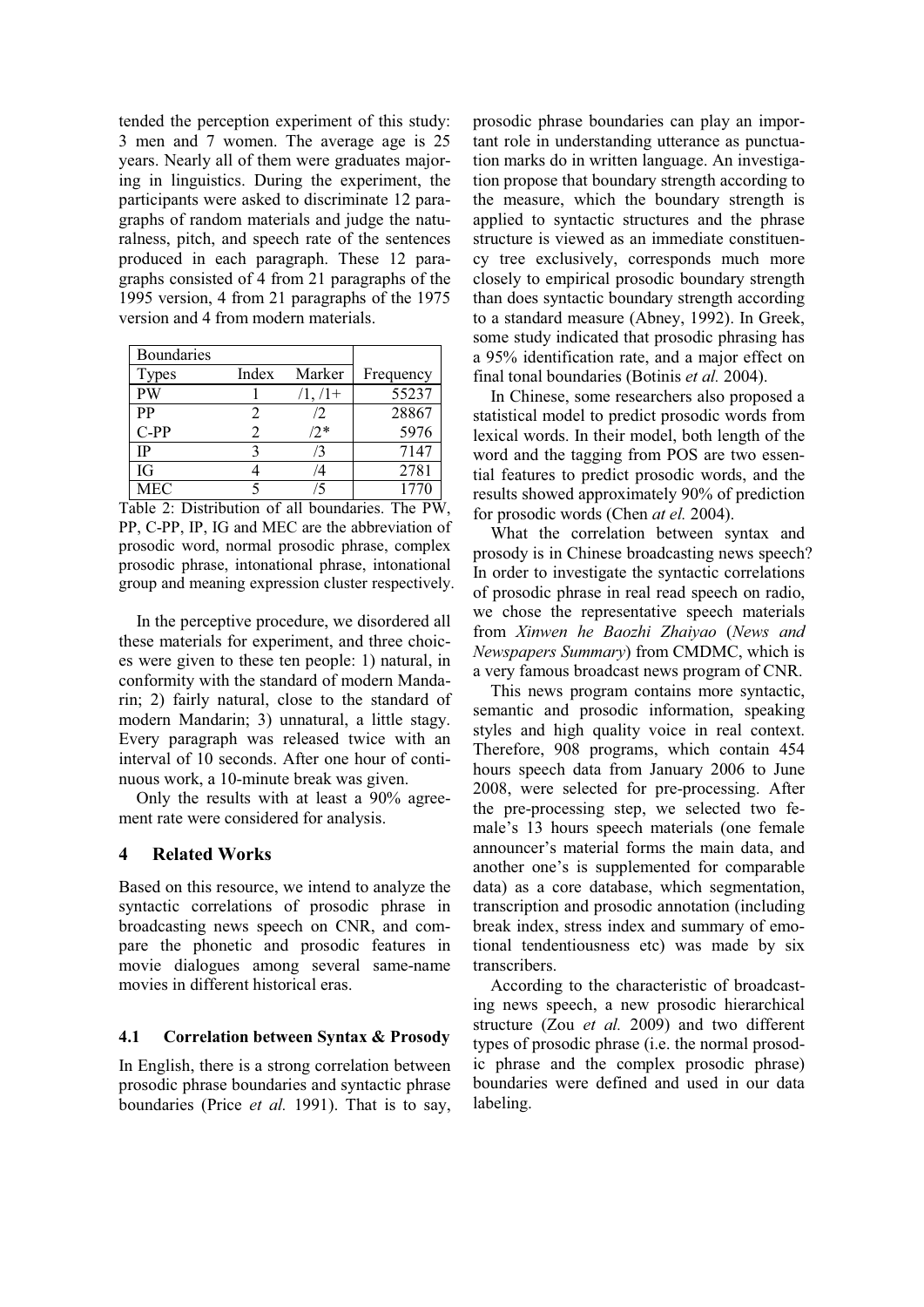|            |          | Top pitch value |       |      | Bottom pitch value |       |      |
|------------|----------|-----------------|-------|------|--------------------|-------|------|
| Categories | Location | N               | SD    | Mean | N                  | SD    | Mean |
| <b>PW</b>  | Left     | 3478            | 3.917 | 16.1 | 3253               | 4.761 | 8.5  |
|            | Right    | 3701            | 4.894 | 14.7 | 3165               | 5.457 | 9.9  |
| PP         | Left     | 1741            | 3.891 | 14.7 | 1718               | 4.302 | 6.2  |
|            | Right    | 627             | 3.481 | 16.5 | 492                | 5.077 | 9.3  |
| $C-PP$     | Left     | 314             | 4.085 | 13.5 | 317                | 4.135 | 4.8  |
|            | Right    | 361             | 3.616 | 17.9 | 285                | 5.092 | 10.0 |
| IP         | Left     | 536             | 4.817 | 12.9 | 456                | 5.575 | 3.9  |
|            | Right    | 531             | 3.019 | 18.8 | 473                | 3.720 | 13.8 |
| IG         | Left     | 211             | 4.363 | 11.4 | 203                | 6.055 | 4.7  |
|            | Right    | 229             | 2.377 | 19.4 | 185                | 2.927 | 15.0 |
| <b>MEC</b> | Left     | 104             | 4.238 | 8.1  | 95                 | 4.937 | 2.6  |
|            | Right    | 22              | 2.178 | 18.7 | 12                 | 2.893 | 16.2 |

Table 3: The distribution of pitch on different boundaries. The phonetic acoustic data of each syllable was extracted by Praat script, and the foundational frequency was normalized by semitones, the normalization formula is  $ST=12*log (F_0/F_{ref})/log2$  (the female's reference frequency is 100Hz). (*"top" is the mean of the highest pitch value at the first tone and the fourth tone; "bottom" is the mean of the lowest pitch value at the third tone and the fourth tone; "N" refers the number of samples; "SD" is the abbreviation of standard deviation*)

In the further step, we selected 100 minutes speech materials from core annotated data, and investigated its features of pitch and duration at boundary (Zou *et al.* 2010). The detailed data are shown in table 3 and 4 respectively.

| <b>Boundaries</b> |                |     |       |         |
|-------------------|----------------|-----|-------|---------|
| <b>Types</b>      | <b>Marker</b>  | N   | Mean  | SD      |
| <b>PW</b>         | $(1$ or $(1+)$ | 118 | 65.2  | 61.714  |
| <b>PP</b>         | $\sqrt{2}$     | 659 | 97.6  | 84.140  |
| $C-PP$            | $/2*$          | 193 | 108.7 | 82.483  |
| <b>IP</b>         | /3             | 877 | 343.2 | 138.906 |
| IG                | /4             | 375 | 699.2 | 254.287 |
| <b>MEC</b>        | /5             | 31  | 771.0 | 208.580 |

Table 4: The mean of silent pause duration at boundaries.

There are two ways of representation to pitch feature at prosodic boundary: Firstly, the pitch contour is un-continuity; secondly, the pitch resetting of the declination contour (de Pijper *et al* 1994). According to Table 3, we can find that there is a few resetting of bottom pitch value at PW boundary, that is to say, the bottom of the PW boundary right is 1.4 semitones higher than that of its left. At other boundaries, the bottom pitch values at right side are much higher than that at left side, for instance, there is 3.1, 5.2, 9.9, 11.3 and 13.6 semitones resetting from PP to MEC boundary successively. Especially, at the IP boundary its resetting has about two times than that of C-PP boundary. This shows that there are very obvious prosodic feature at various boundaries in broadcasting news speech.

Generally, we know that 90ms is the floor of threshold for perceiving the silent pause. From Table 4, the mean of silent pause duration from long to short followed by MEC  $>$  IG  $>$  IP  $>$  C- $PP > PP > PW$ . Except there is no perceived silent pause at PW boundary, the other boundaries have obvious silent pause that can be perceived. The length of silent pause at PP and C-PP are 97.6ms and 108.7ms respectively, and the length at IP has over three times longer than that at C-PP. According to this, we propose that the PP and C-PP lie in the same position at the prosodic hierarchical structure, and the C-PP is a special prosodic phrase.

From our core data we got 6728 C-PPs. According to the C-PP that contains the number of PW, we divided them into four categories, such as three-PW, four-PW, five-PW and six-PW. The distribution of them is shown in Table 5.

After preliminary analysis we found that the C-PP, which contains three PWs, has a simple syntactic structure although it is absolute majority in the number, and that is compose of four PWs should be done for correlations of prosody and syntax. There are about 6 types of prosodic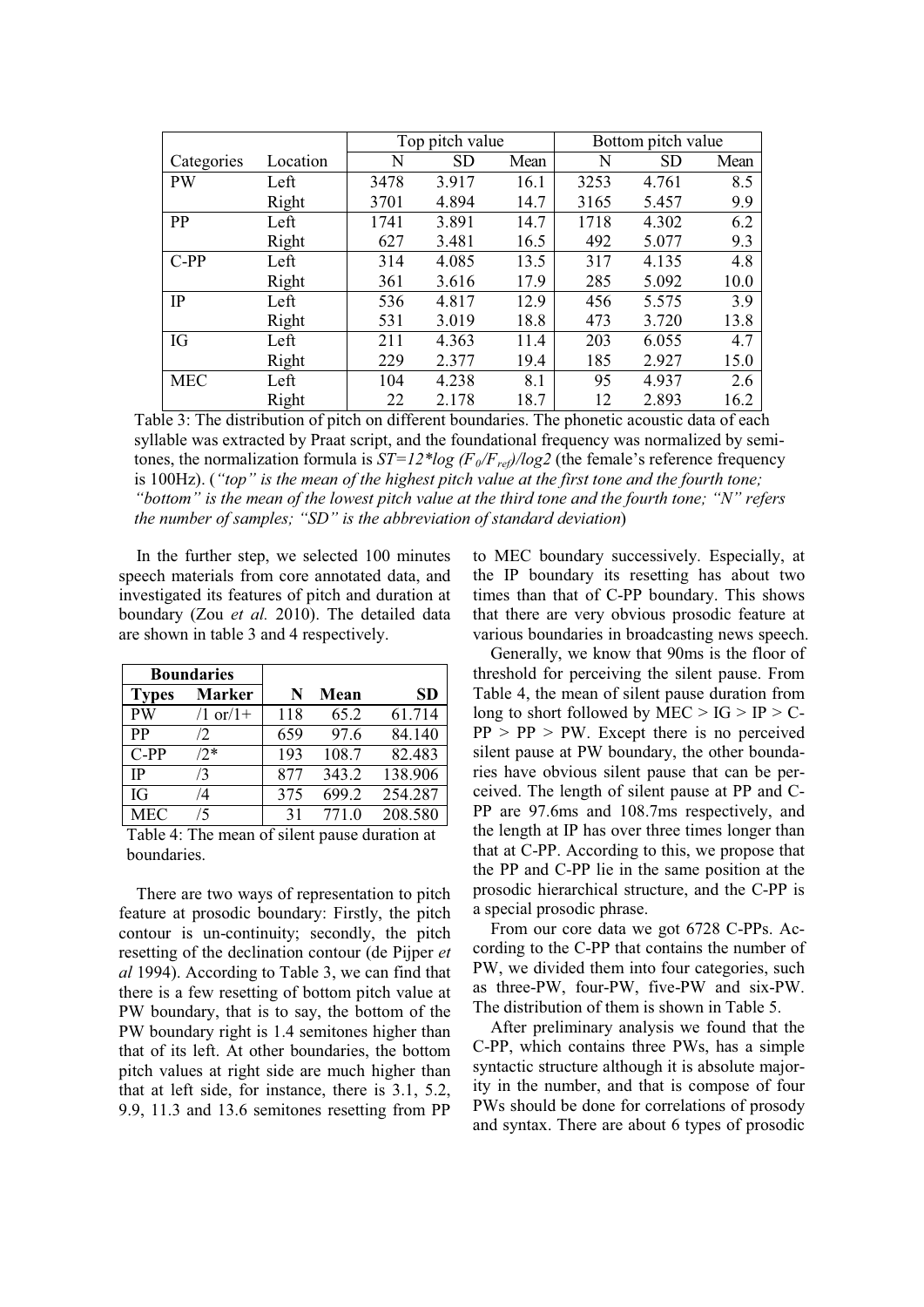structure if the C-PP contains four PWs. The detail data of this type C-PP followed in table 6.

From the data, we know that the fourth type, which is  $(A+B)$  +(C+D), is the most, and that is composed by  $(A+B)$  +C+D is the least in all of the six types. Although there are just six types of prosodic structure that can be found, there are more than 985 syntactic categories in this 1835 C-PPs. There are 23 types which occur more than 10 times, and most of them occur only one time. To some extent, it can explain that the syntactic structure is more complex than the prosodic one.

An example of prosodic and syntactic structures in the utterance, which is *ou1 yang2 yu3 hang2 yi4 zhi1 shou3 jin3 jin0 bao4 zhu4 lou2*  *ti1 de0 lan2 gan1* (Ouyang Yuhang held fast to the staircase railing with one hand), is given in figure 1. The left side of figure is the prosodic structure, and the syntactic one lies at the right side.

In figure 1, there is a little difference of *jin3 jin0 bao4 zhu4 lou2 ti1 de0 lan2 gan1* (㋻㋻ᢅ 住楼梯的栏杆) between its prosodic structure "*A+(B+C+D)*" and its syntactic structure "[VP [VP *jin3jin0*/adv *bao4zhu4*/v] [NP [AP *lou2ti1*/n *de0*/u] [NP *lan2gan1*/n]]]", but the differences between its prosodic and syntactic structure are obvious because the *jin3 jin0* is stressed in speech for semantic expression.

| Categories | Example                       | Num. |
|------------|-------------------------------|------|
| Three-PW   | 开展/1+ 互利/1 合作/2*              | 4433 |
| Four-PW    | 第九次/1+全国/1 代表/1 大会/2*         | 1835 |
| Five-PW    | 国际/1 市场/2 原油/1 期货/1 价格/2*     | 414  |
| Six-PW     | 遭/1+不明/1 身份/2 武装/1 人员/2 袭击/2* | 46   |
| Total      |                               |      |

Table 5: The distribution of four kinds of C-PP

| <b>Types</b>  | Example              | Num. | Percent $(\% )$ |
|---------------|----------------------|------|-----------------|
| $A+(B+C)+D$   | 与/1+不利/1 因素/2 并存/2*  | 441  | 24.03           |
| $A+(B+C+D)$   | 分获/1+ 一/1 二/1 三等奖/2* | 495  | 26.98           |
| $A+B+(C+D)$   | 国家/1+著名/1+一级/1 演员/2* | 97   | 5.29            |
| $(A+B)+(C+D)$ | 将/1 上涨/2 一成/1 左右/2*  | 529  | 28.83           |
| $(A+B+C)+D$   | 中国/1 民间/1 国宝/2 称号/2* | 259  | 14.11           |
| $(A+B)+C+D$   | 受/1 美股/2 大跌/2 拖累/2*  | 14   | 0.76            |
| Total         |                      | 1835 | 100             |

Table 6: The distribution of prosodic type in C-PP of four-PW



Figure 1: An example of (a) prosodic structure vs. (b) syntactic structure in an utterance: *ou1 yang2 yu3 hang2 yi4 zhi1 shou3 jin3 jin0 bao4 zhu4 lou2 ti1 de0 lan2 gan1* (Ouyang Yuhang held fast to the staircase railing with one hand).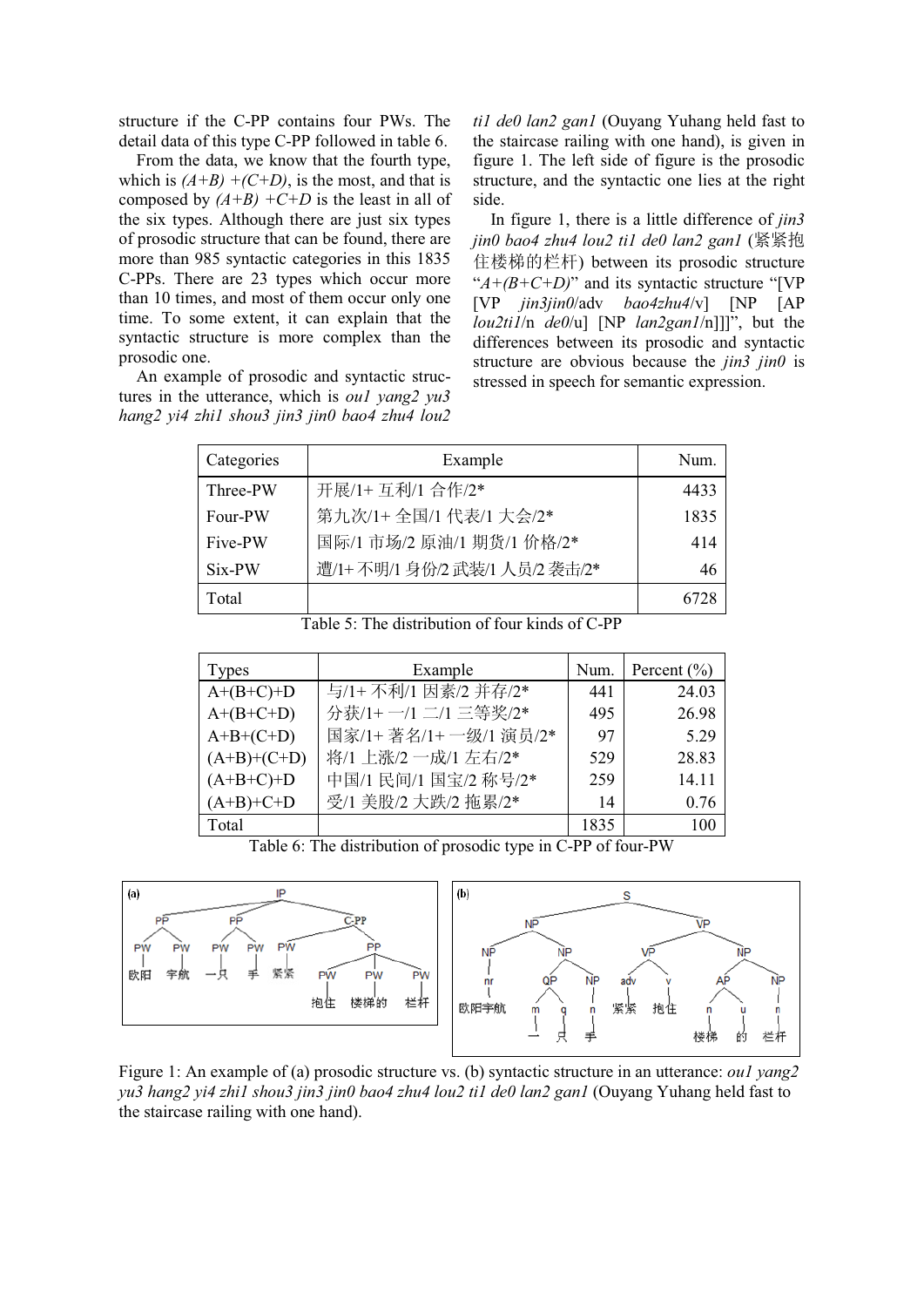

Figure 2: The pitch contour of the same utterance.

Figure 2 shows the pitch contour of the same utterance. In this utterance, there is a nesting structure at *jin3 jin0 bao4 zhu4 lou2 ti1 de0 lan2 gan1* (held fast to the staircase railing) based on the length of perceived silent pause. Furthermore, the pitch declination trend within the C-PP is obvious despite small resetting between *zhu4* and *lou2*. So we suggest that there is a stable prosodic pattern within a C-PP in broadcasting news speech.

Conversely, what is the correlation between the prosody and syntax? From above analysis, we know that the conjunction and particle, such as  $\mathcal{D}(de0)$ ,  $\mathcal{F}(deng3)$ ,  $\mathcal{F}(he2)$ ,  $\mathcal{F}(dean4)$  and so on, more likely attached to the end of left structure or the beginning of right one and form a prosodic word. If it has just four lexical words including the conjunction or particle they form a prosodic word by itself. That is to say, it has very great flexibility in prosodic structures for conjunctions and particles, such as " $\pm$ (*zhan4*)/1+ ܼ(*quan2guo2*)/1 ഄ(*shi1di4*)/1 䴶⿃ⱘ(*mian4ji1 de0*)/2\* (*occupy/1+ countrywide/1everglade/1 acreage/2\*)*", "和(he2)/1 社 会 (she4hui4)/2 救 助 (jiu4zhu4)/1 制 度 (*zhi4du4*)/2\* (*and/1 social/2 assistance/1 system/2\**)" and so on.

## **4.2 Diachronic Comparative Phonetic and Prosodic Analysis in Movie Dialogues**

Which diachronic phonetic changes happened in Mandarin by the past 100 years? We also analyze and compare the phonetic features of Chinese Mandarin among several same-name movies in different historical eras from CMDMC (Wang *et al.* 2010). In order to minimize the

divergence of the variables and maximize the reliability of conclusions, we chose two pairs of same-name movies screened in different historical periods. These movies are: *Pingyuan Youjidui* (*The Plains Guerrillas*) shot in 1955 and 1975, *Dujiang Zhencha Ji* (*Reconnaissance across the Yangtze River*) shot in 1954 and 1974 respectively.

**Pitch Feature**: In the analysis of pitch, we put aside the stresses and the neutral tone syllables, and make the statistical investigations on the top pitch value and the bottom pitch value of the syllables.



Figure 3: The pitch data of 1955 and 1975 version in *the Plains Guerrillas*. The fundamental frequency also was normalized by semitones; the male's reference frequency is 50Hz.

Figure 3 shows that the mean of the top pitch value in the 1950s' materials is lower than that of 1970s'. In the 1955 version, the leading character, Speaker A, possesses a mean value of the top pitch value which is 20.9 semitones. This value is lower than that of 1975s' by a difference of 0.9 semitones. The negative character, Speaker B, has a mean value of the top pitch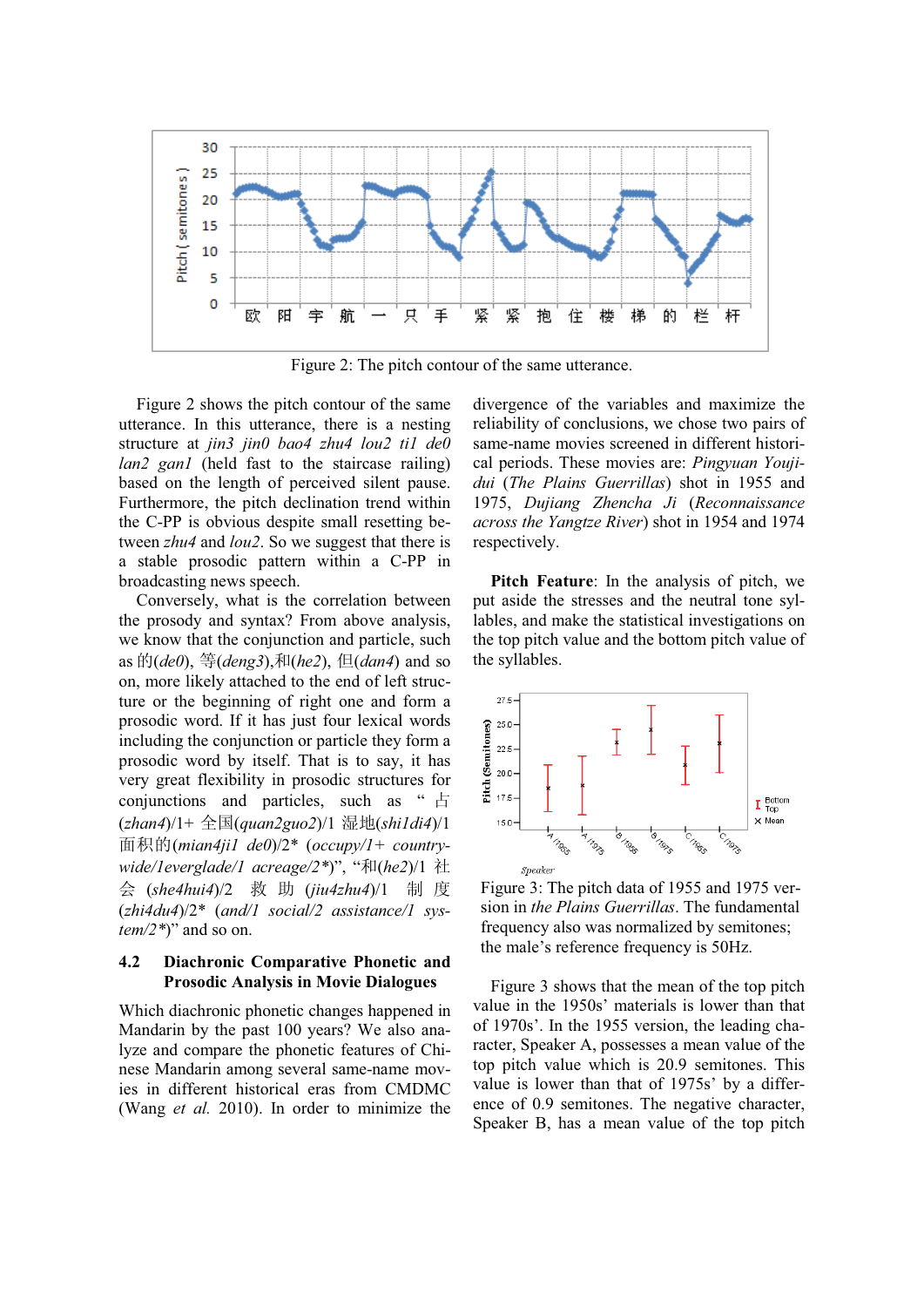value which is 24.5 semitones in the 1955 version. The value in the 1975 version is 27 semitones, with a difference of 2.5 semitones left, also showing that the value in the 1975 version is comparatively high. Comparing the data of the bottom pitch value in the 1955 version with that in the 1975 version, we know that these data seem closer than the top pitch value, but still the higher ones belong to the 1975 version. That the bottom pitch value is higher tells us that the whole pitch register is raised.

Furthermore, we can easily see from Figure 3 that the pitch range of the same character in the 1975 version is wider. Speaker A of the 1955 version has a pitch range of 4.8 semitones. In contrast, the same character in the 1975 version has a pitch range of 6 semitones. Speaker C of the 1955 version has 4 semitones pitch range, but in the 1975 version, he has 5.9 semitones pitch range. The gap between them is 1.9 semitones. Through this comparison, we find that the pitch range in the 1975 version is wider than that in the 1955 version in the whole.

To some extent, the speaking, both the top pitch value and the bottom pitch value in the 1975 version are higher. This proves that, on the whole, the pitch of the 1970s' materials is higher and more unnatural than that of 50s' because of the effect by the Cultural Revolution era. And this also proves the feeling of the participants in the perceptional experiment at section 3 about the 1970s' materials, that is, the 1970s' Mandarin has a loud and sonorous voice; the characters pronounce harder; the general pitch is higher.

**Duration feature**: In the respect of duration, we also compared and analyzed the presenters' speech on TV in  $2005^3$  with the materials extracted from the movie dialogues the 1955 and the 1975. Table 7 is the relevant data.

According to table 7, there is a little difference of the durations mean among them (following four tones), especially it's very closely between the 1975 and the 2005, and those of the 1975 version are a few longer than those of the 1955 version. But, except the first tone (Sig. =.077), the differences of the duration means between the others, which is in the 1955, the

1975 and the 2005, are significant (Sig.  $=0.000, 0.000, 0.002 \le 0.05$  respectively).

|             |                | mean  | SD   | N    |
|-------------|----------------|-------|------|------|
| Movie: 1955 | T1             | 153.6 | 69.5 | 243  |
|             | T <sub>2</sub> | 136.8 | 58.1 | 242  |
|             | T3             | 132.8 | 58.7 | 321  |
|             | T4             | 133.5 | 52.0 | 539  |
| Movie: 1975 | T1             | 177.8 | 72.1 | 258  |
|             | T <sub>2</sub> | 155.5 | 52.0 | 263  |
|             | T3             | 152.5 | 57.6 | 289  |
|             | T4             | 156.7 | 59.9 | 505  |
| TV: 2005    | T1             | 163.1 | 65.7 | 1471 |
|             | T <sub>2</sub> | 156.0 | 66.5 | 1743 |
|             | T3             | 156.8 | 67.6 | 1054 |
|             | T4             | 145.9 | 62.3 | 2652 |

Table 7: The duration mean of four tones in movie dialogues (1955 and 1975) vs. that of presenters' spoken language on TV in 2005(ms).

**Demonstrations of the four-syllable prosodic words:** The comparative pitch contour of two four-syllable prosodic words, which are "*bu2 yao4 lu4 mian4*" (don't appear) and "*gan4 shen2 me0 de0*" (What are you doing?), are shown in Figure 4 and 5, respectively.



Figure 4: The pitch contour of "*bu2 yao4 lu4 mian4*" (don't appear)



Figure 5: The pitch contour of "*gan4 shen2 me0 de0*" (What are you doing?)

 $3$  In this work, we just chose the male's speech data from Zou (2007).